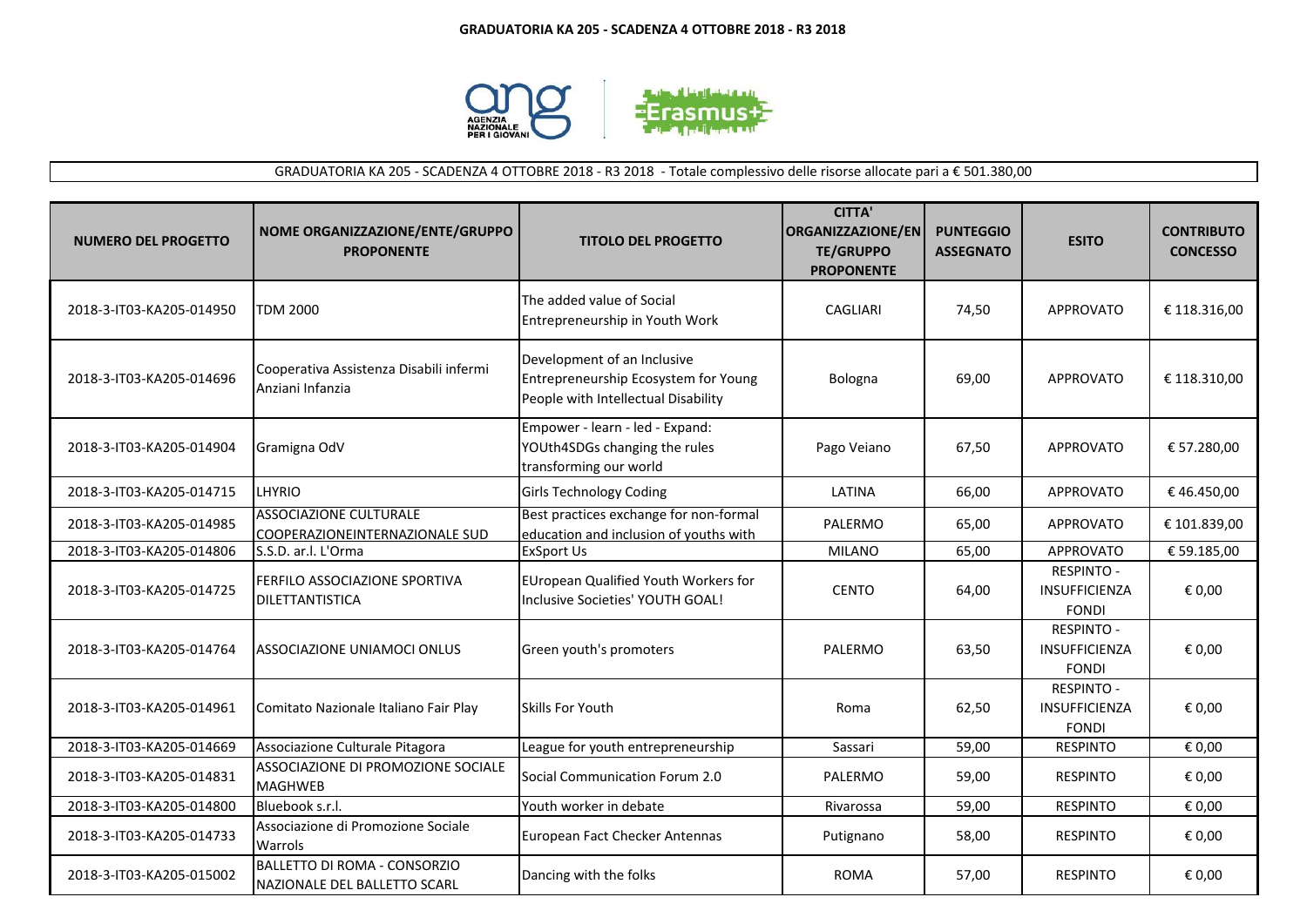## **GRADUATORIA KA 205 - SCADENZA 4 OTTOBRE 2018 - R3 2018**

| <b>NUMERO DEL PROGETTO</b> | NOME ORGANIZZAZIONE/ENTE/GRUPPO<br><b>PROPONENTE</b>                 | <b>TITOLO DEL PROGETTO</b>                                                                                                   | <b>CITTA'</b><br><b>ORGANIZZAZIONE/EN</b><br><b>TE/GRUPPO</b><br><b>PROPONENTE</b> | <b>PUNTEGGIO</b><br><b>ASSEGNATO</b> | <b>ESITO</b>    | <b>CONTRIBUTO</b><br><b>CONCESSO</b> |
|----------------------------|----------------------------------------------------------------------|------------------------------------------------------------------------------------------------------------------------------|------------------------------------------------------------------------------------|--------------------------------------|-----------------|--------------------------------------|
| 2018-3-IT03-KA205-014863   | COMUNE DI CASTELNOVO NE' MONTI                                       | Jerry-Net - Promote active citizenship and<br>job opportunities through NET-working                                          | CASTELNOVO NE'<br><b>MONTI</b>                                                     | 56,00                                | <b>RESPINTO</b> | € 0,00                               |
| 2018-3-IT03-KA205-014894   | Tu F1rst Onlus                                                       | Social Media Etiquette                                                                                                       | Lanciano                                                                           | 56,00                                | <b>RESPINTO</b> | € 0,00                               |
| 2018-3-IT03-KA205-014708   | Associazione di Promozione Sociale<br>Warrols                        | TARGET -<br>Tourism/Acknowledgement/Rediscovery/<br>Gathering/European/Tradition                                             | Putignano                                                                          | 55,00                                | <b>RESPINTO</b> | € 0,00                               |
| 2018-3-IT03-KA205-015003   | ICSE & CO                                                            | Green Inclusion: urban gardens & social<br>agriculture as a tool for the creation of<br>inclusive societies for young people | <b>FIRENZE</b>                                                                     | 54,50                                | <b>RESPINTO</b> | € 0,00                               |
| 2018-3-IT03-KA205-014974   | ASSOCIAZIONE PER LA MOBILITAZIONE<br><b>SOCIALE ONLUS</b>            | Youth awareness of the EU system: mid-<br>term EU strategies and European Election<br>participation good practices exchange. | PALERMO                                                                            | 54,00                                | <b>RESPINTO</b> | € 0,00                               |
| 2018-3-IT03-KA205-014739   | Inventare Insieme (onlus)                                            | GET (A)LIVE                                                                                                                  | Palermo                                                                            | 52,50                                | <b>RESPINTO</b> | € 0,00                               |
| 2018-3-IT03-KA205-015001   | MERIDAUNIA                                                           | Moving Forward - An integrated<br>European approach to NEETs                                                                 | <b>BOVINO</b>                                                                      | 51,00                                | <b>RESPINTO</b> | € 0,00                               |
| 2018-3-IT03-KA205-014981   | Montefeltro Sviluppo Società Consortile a<br>Responsabilità Limitata | Youth Go Rural: Youth Entrepreneurship<br>and Employment in Rural Tourism                                                    | Urbania                                                                            | 50,50                                | <b>RESPINTO</b> | € 0,00                               |
| 2018-3-IT03-KA205-014962   | COOPERHABILE-COOPERATIVA SOCIALE<br><b>ONLUS</b>                     | <b>Outdoor Education for Social Inclusion</b>                                                                                | <b>FIRENZE</b>                                                                     | 50,00                                | <b>RESPINTO</b> | € 0,00                               |
| 2018-3-IT03-KA205-014837   | PLAYMORE! SOCIETA' SPORTIVA<br><b>DILETTANTISTICA SRL</b>            | Sport Alliance for Inclusion - SAFI                                                                                          | <b>MILANO</b>                                                                      | 49,50                                | <b>RESPINTO</b> | € 0,00                               |
| 2018-3-IT03-KA205-015004   | ASSOCIAZIONE INTERNAZIONALE NEW<br><b>HUMANITY</b>                   | BLUEming Europe: Youth make the EU<br>blue bloom                                                                             | GROTTAFERRATA<br><b>ROMA</b>                                                       | 48,00                                | <b>RESPINTO</b> | € 0,00                               |
| 2018-3-IT03-KA205-014836   | Comune di Cittadella                                                 | FRIENDLY - Fighting Rare diseases aND<br>fragiLity among Youth                                                               | Cittadella                                                                         | 48,00                                | <b>RESPINTO</b> | € 0,00                               |
| 2018-3-IT03-KA205-015006   | Istituto Armando Curcio                                              | Social Artist In Development                                                                                                 | Roma                                                                               | 47,50                                | <b>RESPINTO</b> | € 0,00                               |
| 2018-3-IT03-KA205-014734   | Itaka training                                                       | Exploring culture through sustainable<br>business activities- Youth Cultural bridges                                         | Vibo Valentia                                                                      | 47,50                                | <b>RESPINTO</b> | € 0,00                               |
| 2018-3-IT03-KA205-014608   | freeminds in action                                                  | Together for the future, inclusion, youth                                                                                    | Favara                                                                             | 45,00                                | <b>RESPINTO</b> | € 0,00                               |
| 2018-3-IT03-KA205-014703   | DEMETRA FORMAZIONE SRL                                               | EXchange of Practices for Refugees and<br>migrants' Self-entrepreneurship Solutions                                          | <b>REGGIO EMILIA</b>                                                               | 44,00                                | <b>RESPINTO</b> | € 0,00                               |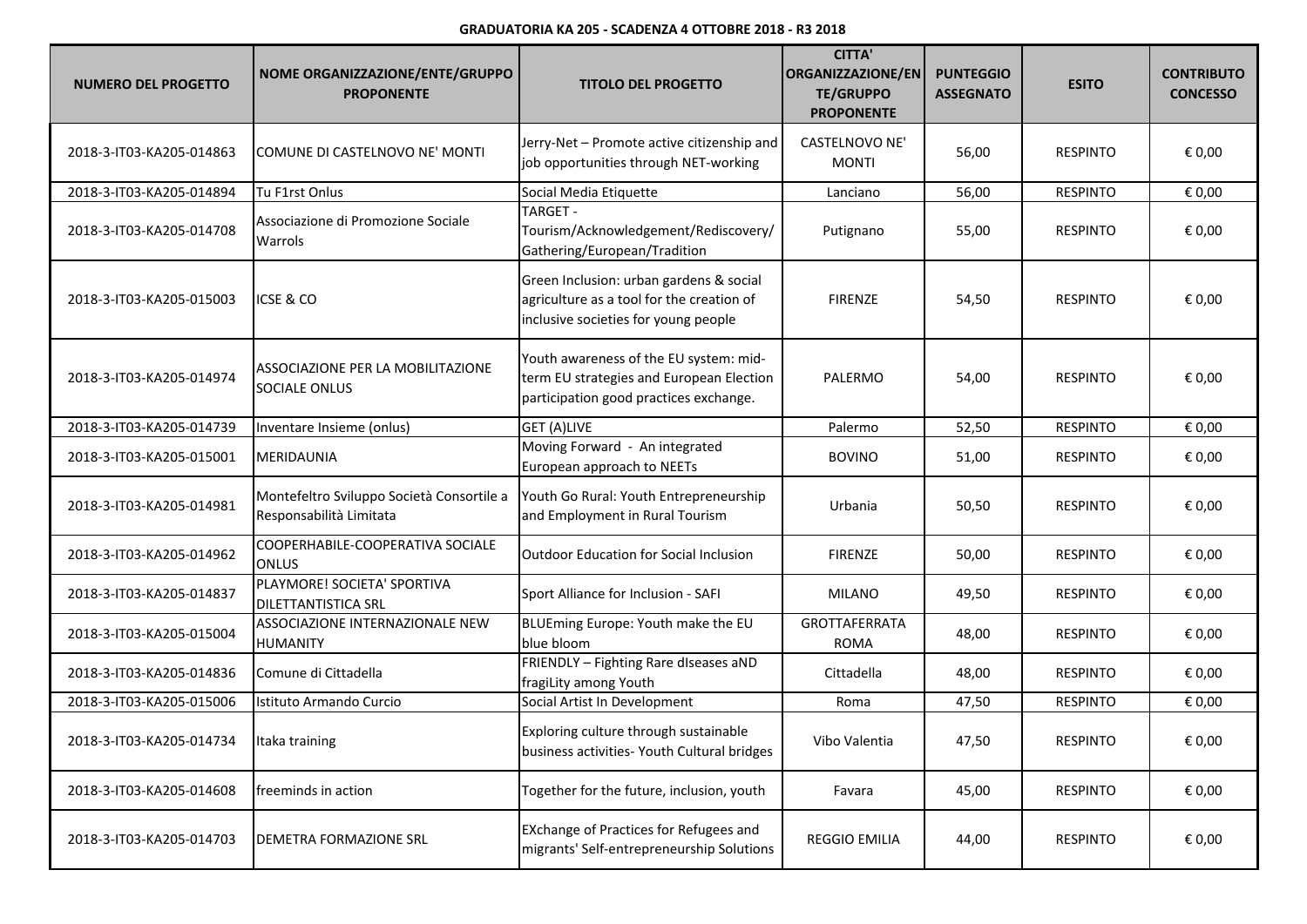| <b>NUMERO DEL PROGETTO</b> | NOME ORGANIZZAZIONE/ENTE/GRUPPO<br><b>PROPONENTE</b>                                       | <b>TITOLO DEL PROGETTO</b>                                                                       | <b>CITTA'</b><br><b>ORGANIZZAZIONE/EN</b><br><b>TE/GRUPPO</b><br><b>PROPONENTE</b> | <b>PUNTEGGIO</b><br><b>ASSEGNATO</b> | <b>ESITO</b>    | <b>CONTRIBUTO</b><br><b>CONCESSO</b> |
|----------------------------|--------------------------------------------------------------------------------------------|--------------------------------------------------------------------------------------------------|------------------------------------------------------------------------------------|--------------------------------------|-----------------|--------------------------------------|
| 2018-3-IT03-KA205-014844   | ISTITUTO TECNICO PER IL TURISMO<br><b>MARCO POLO</b>                                       | ARTIVISM DRIVES DEMOCRACY                                                                        | Firenze                                                                            | 42,00                                | <b>RESPINTO</b> | € 0,00                               |
| 2018-3-IT03-KA205-014988   | Comune di Vasanello                                                                        | <b>Traditional Handicraft for Youth</b><br>Empowerment                                           | Vasanello                                                                          | 41,00                                | <b>RESPINTO</b> | € 0,00                               |
| 2018-3-IT03-KA205-015381   | circolo arci solidere                                                                      | Good practices for youth<br>entrepreneurship                                                     | Genova                                                                             | 38,50                                | <b>RESPINTO</b> | € 0,00                               |
| 2018-3-IT03-KA205-014987   | CENTRO GIOVANILE DI FORMAZIONE<br>SPORTIVA ASSOCIAZIONE SPORTIVA<br><b>DILETTANTISTICA</b> | Life Skills' Educational Model                                                                   | <b>PRATO</b>                                                                       | 37,50                                | <b>RESPINTO</b> | € 0,00                               |
| 2018-3-IT03-KA205-014840   | Federazione Italiana Pancrazio Athlima<br>(F.I.P.A.)                                       | Tackling gender discrimination and<br>fighting stereotypes through Pankration<br>training        | <b>Brindisi</b>                                                                    | 35,00                                | <b>RESPINTO</b> | € 0,00                               |
| 2018-3-IT03-KA205-014975   | TAMAT CENTRO STUDI FORMAZIONE E<br><b>RICERCA</b>                                          | Community Tourism 2.0: networking for<br>the promotion of responsible<br>opportunities for youth | <b>PERUGIA</b>                                                                     | 35,00                                | <b>RESPINTO</b> | € 0,00                               |
| 2018-3-IT03-KA205-014998   | Associazione COAT - Centro Orientamento<br>Ausili Tecnologici Onlus                        | NEET-Assistant                                                                                   | Trevi                                                                              | 32,50                                | <b>RESPINTO</b> | € 0,00                               |
| 2018-3-IT03-KA205-014995   | InEmbryo srls                                                                              | Learn as you Game                                                                                | <b>MISILMERI</b>                                                                   | 32,00                                | <b>RESPINTO</b> | € 0,00                               |
| 2018-3-IT03-KA205-014877   | CENTRO SPORTIVO ITALIANO                                                                   | <b>Sports Promoters</b>                                                                          | <b>ROMA</b>                                                                        | 30,00                                | <b>RESPINTO</b> | € 0,00                               |
| 2018-3-IT03-KA205-014892   | Cisme                                                                                      | Best practices related to international and<br>digital gap educational                           | Reggio Calabria                                                                    | 28,50                                | RESPINTO        | € 0,00                               |
| 2018-3-IT03-KA205-014763   | NICOLA NEW INTERNATIONAL COMPANY<br>OF LIVE ARTS ITALY                                     | Migrants' Voice by Web - We give voice to<br>the youth of the South (of the World)               | SALERNO                                                                            | 27,50                                | <b>RESPINTO</b> | € 0,00                               |
| 2018-3-IT03-KA205-014968   | SCUOLA DI ROBOTICA                                                                         | 3d Ocean                                                                                         | <b>GENOVA</b>                                                                      | 27,00                                | <b>RESPINTO</b> | € 0,00                               |
| 2018-3-IT03-KA205-014997   | ISTITUTO STATALE PITAGORA                                                                  | YOUth&Robots                                                                                     | POZZUOLI                                                                           | 26,00                                | <b>RESPINTO</b> | € 0,00                               |
| 2018-3-IT03-KA205-014976   | Associazione Culturale Oikos                                                               | Histories teach us: identities in the fields<br>of freedom                                       | Rome                                                                               | 25,50                                | <b>RESPINTO</b> | € 0,00                               |
| 2018-3-IT03-KA205-014684   | ASSISTENZA E SERVIZI SOCIETA'<br>COOPERATIVA SOCIALE                                       | Progettiamo cultura                                                                              | MATERA                                                                             | 24,00                                | <b>RESPINTO</b> | € 0,00                               |
| 2018-3-IT03-KA205-015005   | Keep in Mind                                                                               | Motivi Educativi Necessari Sempre                                                                | Giarre                                                                             | 17,50                                | <b>RESPINTO</b> | € 0,00                               |
| 2018-3-IT03-KA205-014788   | Perseo S.P.A. Impresa Sociale                                                              | Disagio culturale e innovazione                                                                  | Salerno                                                                            | 15,50                                | <b>RESPINTO</b> | € 0,00                               |
| 2018-3-IT03-KA205-014999   | AGENZIA PER LE RICERCHE E LE ATTIVITA'<br><b>NELLA FORMAZIONE</b>                          | Local Entrepreneurship Global Ambitions                                                          | <b>CAGLIARI</b>                                                                    | 0,00                                 | <b>RESPINTO</b> | € 0,00                               |